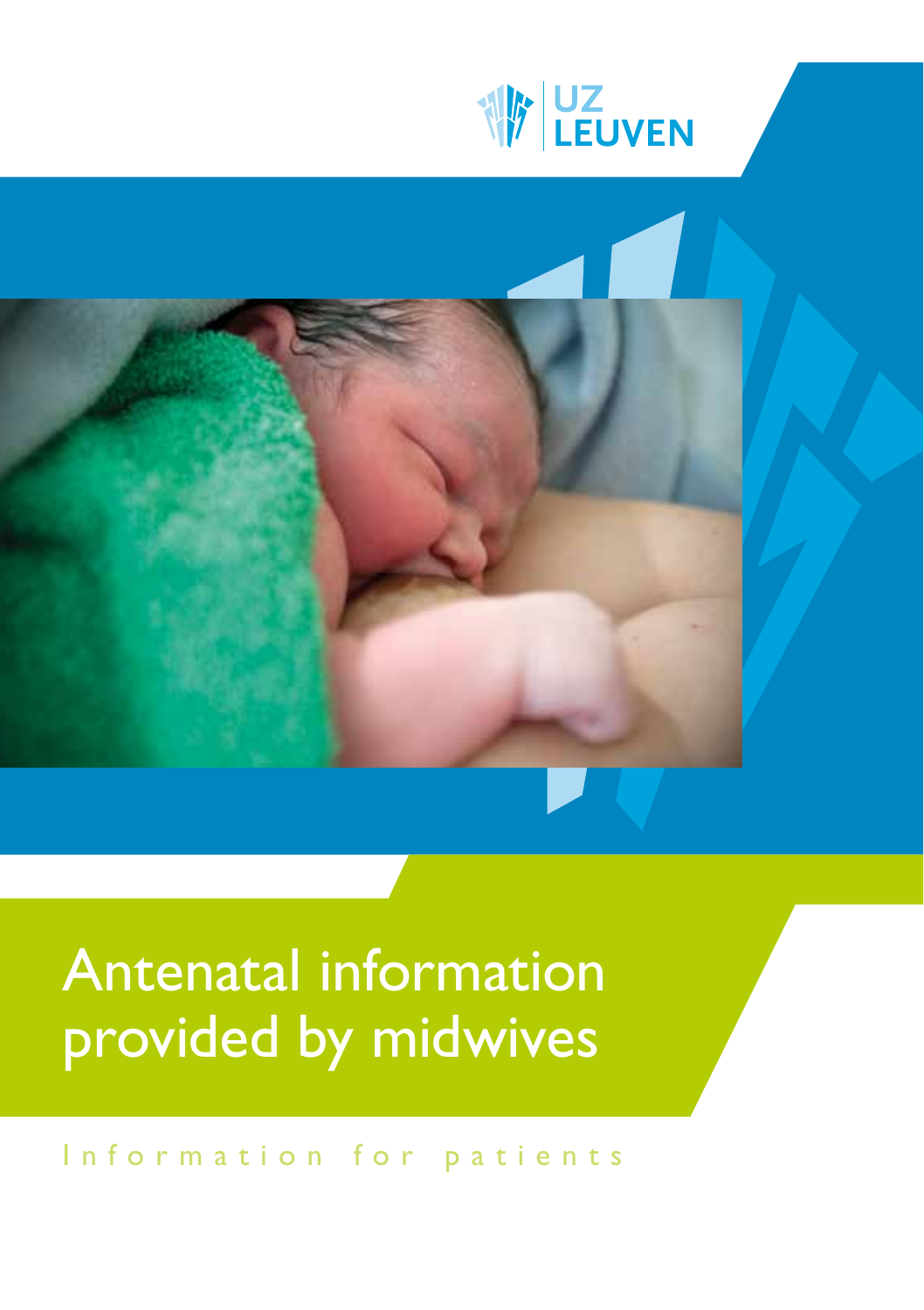## **A WARM WELCOME…**

## **Information on labour and delivery, including guided tour**

This information session will provide answers to the following questions:

- X What is the best way to manage discomfort and pain?
- ✗ When should I come to the hospital?
- $\chi$  How does the reception procedure work in the delivery suite?
- X What can I, the father or partner, do during labour and delivery?
- X What are the main things to focus on during labour and delivery, and the first few moments with our new baby?

You will be given a guided tour of the delivery suite and maternity wing, with plenty of opportunities for questions.

## **Practical information**

## Registration

Because groups are limited to just 10 couples, preliminary registration is mandatory.

You can register by calling 016 34 47 50 (gynaecology and obstetrics consultation) or sending an e-mail to raadpleging.gynaecologie@uzleuven.be.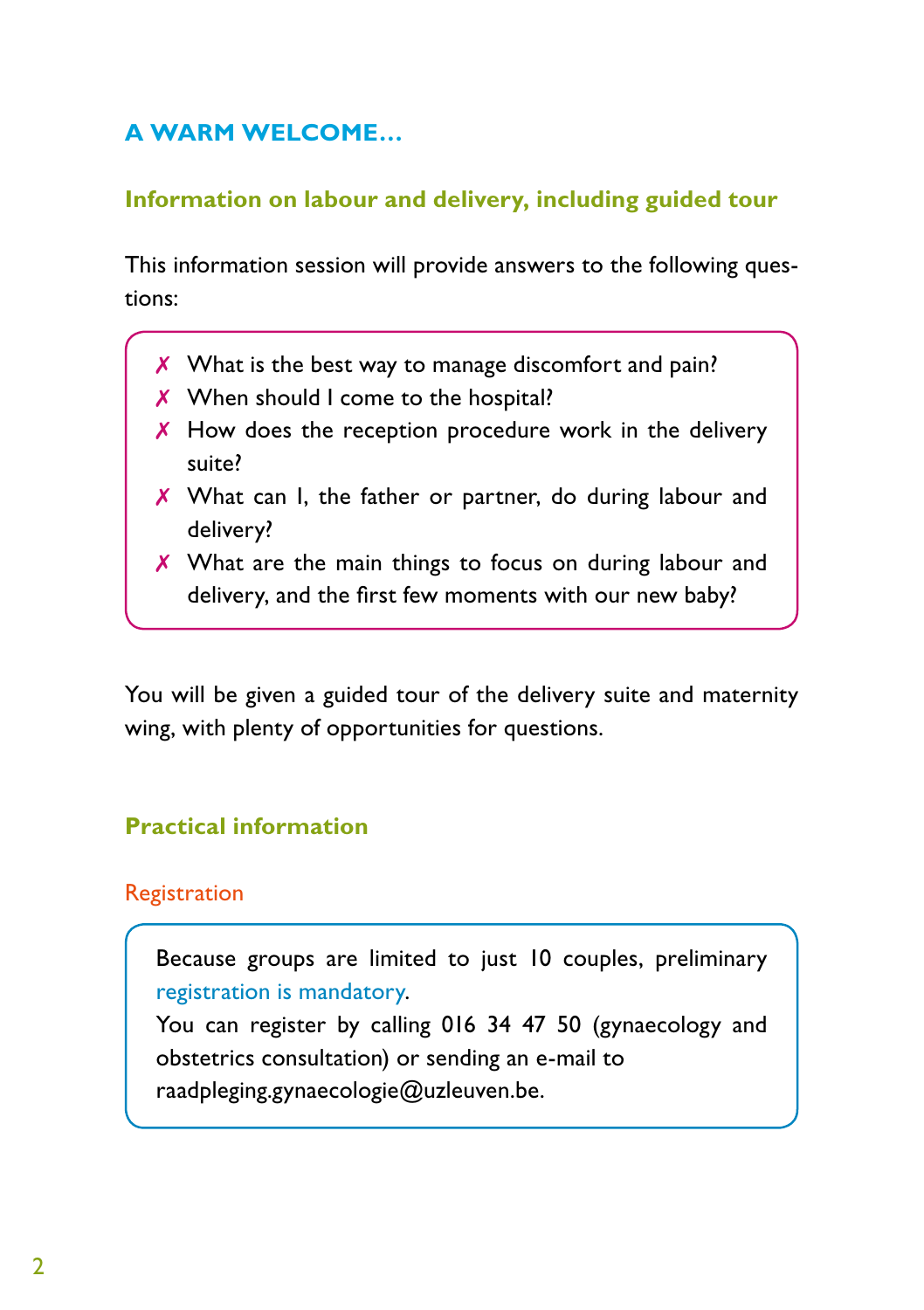#### Reporting

On the day in question report with your identity card at the automatic registration unit in the UZ Leuven Gasthuisberg campus reception hall.

#### **Location**

The tour starts in the Renaer auditorium of the gynaecology and obstetrics department.

Follow the orange arrow. Take the stairs or lift behind the coffee shop in the reception hall to go to the -I floor, and follow the signs.

#### Duration

The information session takes approximately 2 hours.

#### Cost

Your personal contribution to the tour will be  $\epsilon$  8, following reimbursement of your health insurance fund.

This amount will be included in your invoice.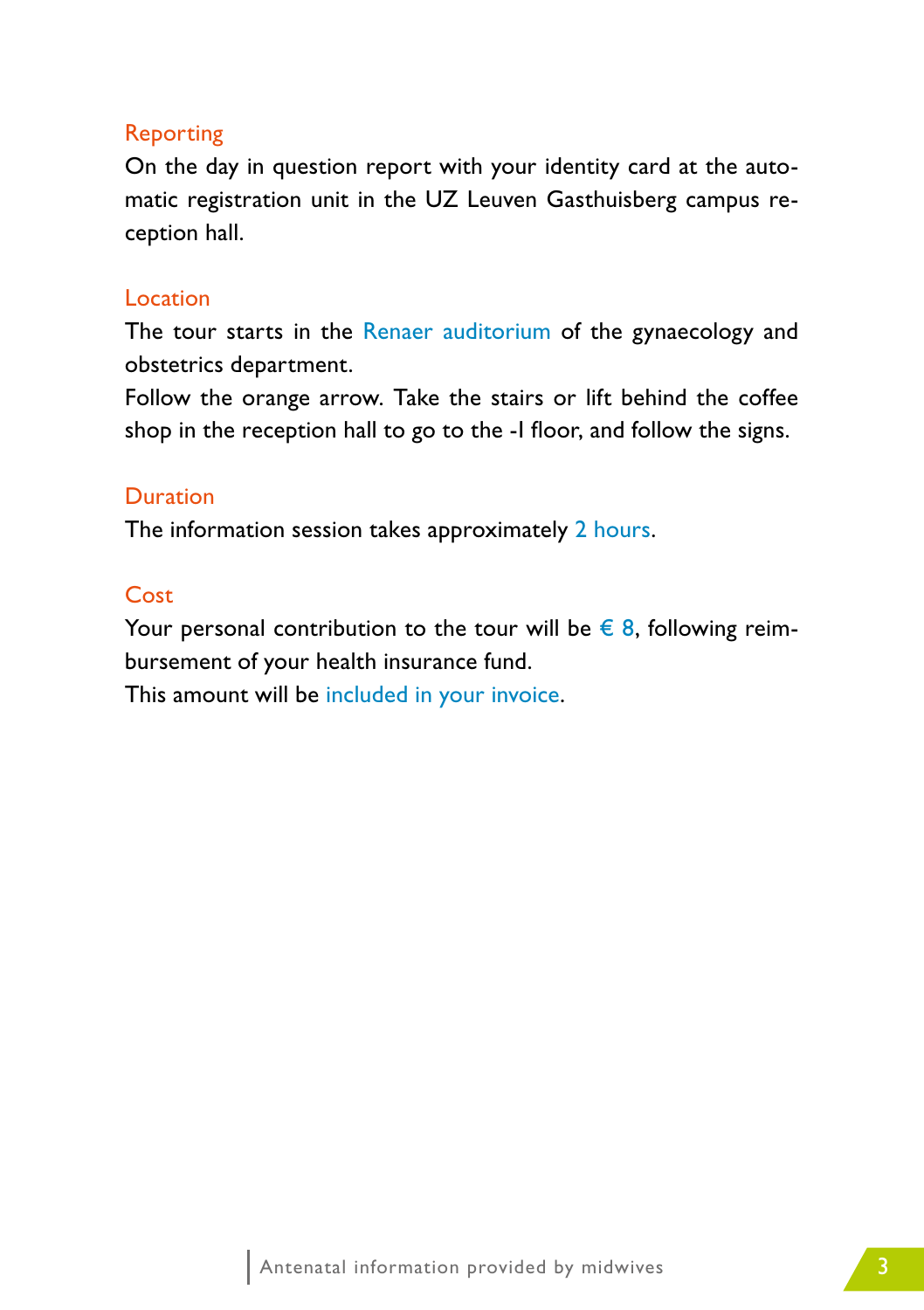## **CONSCIOUS CHOICE …**

## **Information on breastfeeding**

The following questions and topics will be covered during the information session:

- X How do you make the right choice?
- X How does breastfeeding work?
- ✗ Task and role of father or partner with respect to breastfeeding.
- ✗ Starting and maintaining milk production.
- $X$  The first few, sometimes difficult, days...
- ✗ Prevention and treatment of cracked nipples, hyperlactation and other problems.
- ✗ What should you do if your baby finds it difficult to feed or in the event of growth spurts?
- ✗ Organisation at home: support, setting priorities…

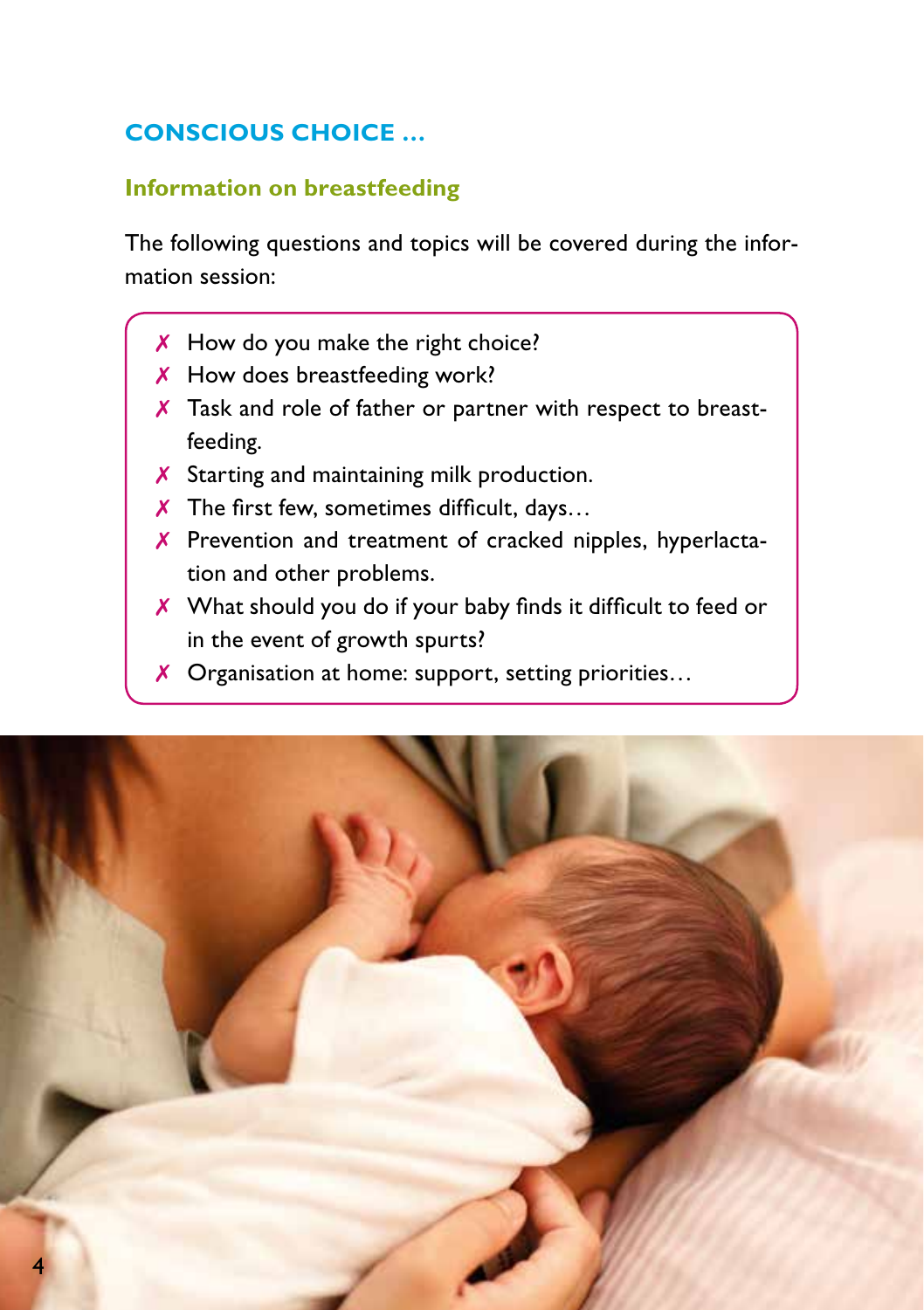## **Practical information**

## **Registration**

Because groups are limited, preliminary registration is mandatory.

You can register by calling 016 34 47 50 (gynaecology and obstetrics consultation) or sending an e-mail to raadpleging.gynaecologie@uzleuven.be.

## Reporting

On the day in question report with your identity card at the automatic registration unit in the UZ Leuven Gasthuisberg campus reception hall.

#### Location

The information session starts in the Renaer auditorium of the gynaecology and obstetrics department.

Follow the orange arrow. Take the stairs or lift behind the coffee shop in the reception hall to go to the -I floor, and follow the signs.

## Duration

The information session takes approximately 2 hours.

## **Cost**

Your personal contribution to the tour will be  $\epsilon$  8, following reimbursement of your health insurance fund.

This amount will be included in your invoice.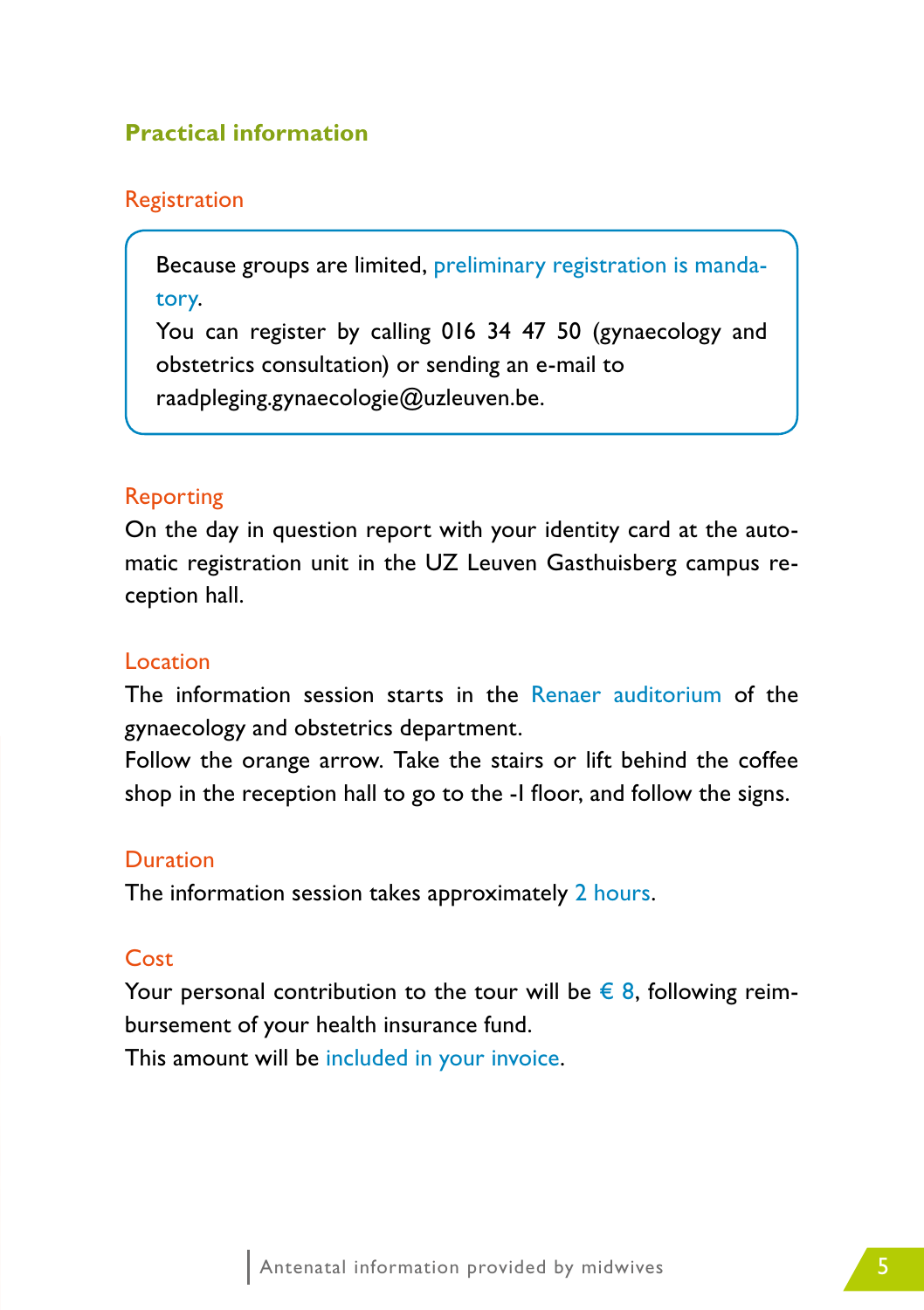# **NOTES**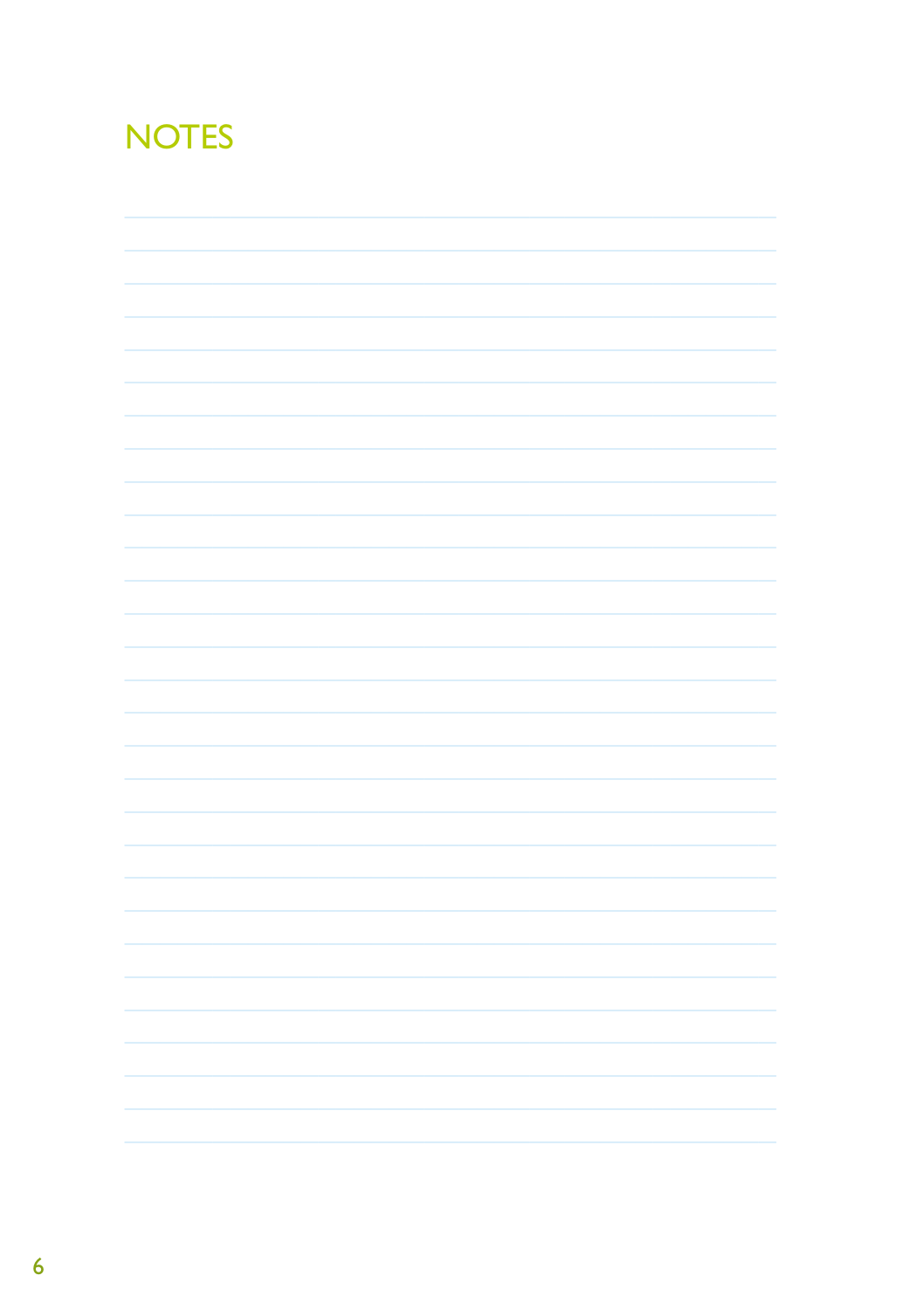Antenatal information provided by midwives  $\begin{pmatrix} 7 \end{pmatrix}$